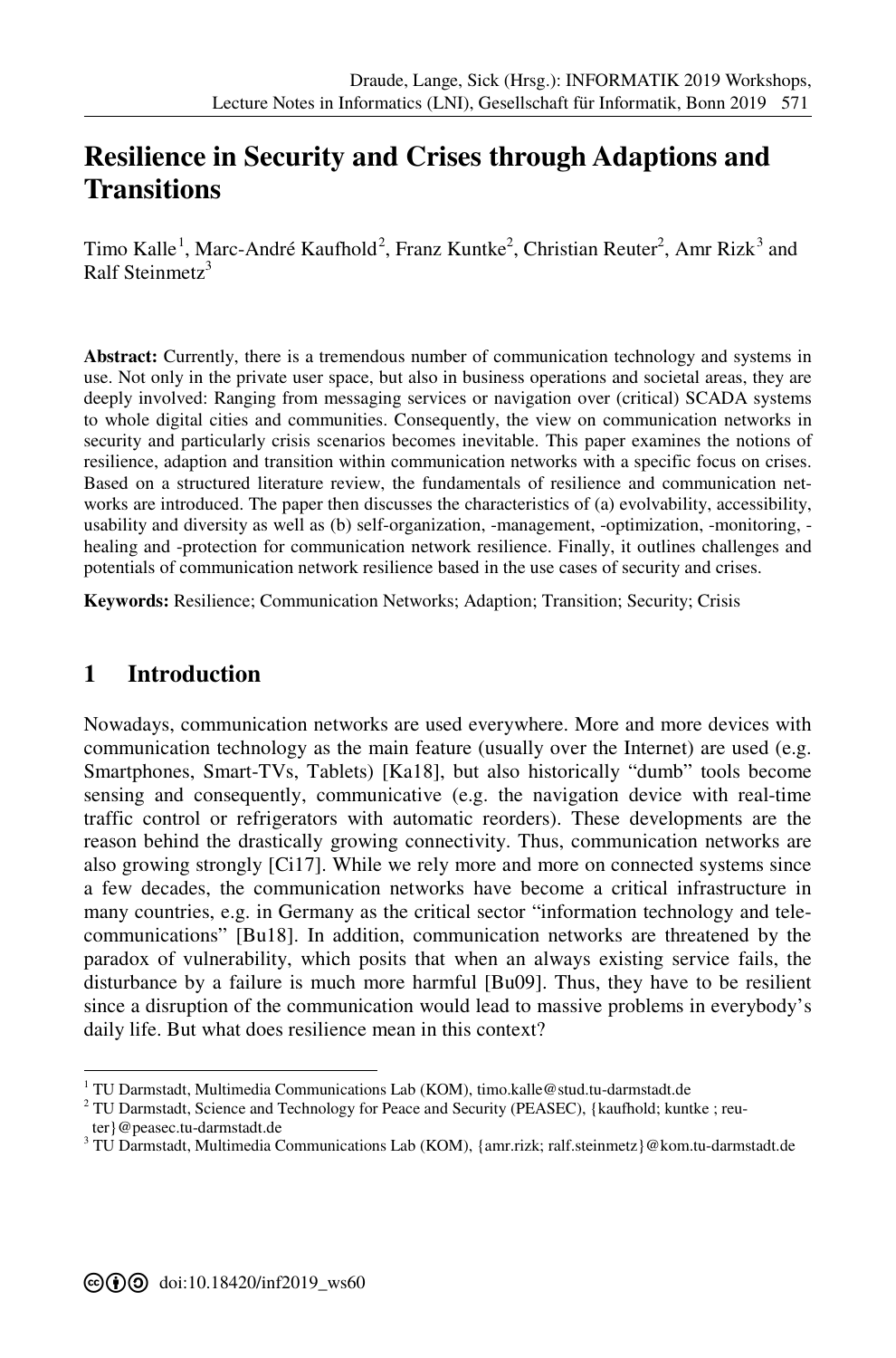Resilience, defined by Laprie as "the persistence of dependability when facing changes" [La08], is a frequently used term in today's research. Although the definition of Laprie seems to be clear, it is only used as a broad definition which is changed, refined or newly defined in different research subjects. The ambiguousness of resilience leads to the point, where some researchers define resilience as a process, whereas others see it as a property and still others talk about it as an ability [Ma16]. Many attempts were made to categorize the definitions [BJ07, CA13], also with regard to concepts such as cooperative resilience, i.e. resilience through cooperation [RLP16].

According to the aforementioned literature, resilience is dependent on the context. Thus, it can be said that there is a necessity to refine the definition according to the context, but overall, it is more important to look into the way of achieving resilience. Since the number of different definitions of resilience is enormous and the discussion about the "most perfect" definition is–in the end–not important, the focus should be more on the interplay of resilience with associated aspects. In this work, we focus on resilience in the area of communication networks with a specific focus on crises, because of the importance of this critical sector. Aspects that accompany resilience in this area are especially adaption and transition. Therefore, these two aspects are important to look at for getting an insight into communication network resilience.

The main goal of the paper is the description of the role of adaption and transition in the domain of resilient communication networks. Bringing the defined notions into the wild – with exemplary approaches in security and crises scenarios – will illustrate the prior theoretical declarations. Especially in the crises scenario, resilience is crucial and the nexus between different layer technologies will show the complexity, but also the capabilities, of modern communication systems. Also, a line-up of differences in the interpretation of the presented aspects referable to differences in the contexts of specific use cases will be constructed to clarify the basis on which the relationships rely on. At the end of the paper, the research question "What is the interplay between resilience, adaption, and transition?" (RQ1) should be answered, as well as "What are the roles of adaptions and transitions in communication network resilience?" (RQ2).

This paper is structured as follows: first, after introducing the methodology of the literature review, background information is given in Section 2 and the main paradigms are explained. They are then brought together in Section 3. In the following, these paradigms are applied to different areas of communication networks, namely security and crises, in Section 4. Subsequently, the contribution is concluded in Section 5.

# **2 Background**

The work is based on a literature search introduced by vom Brocke et al. [Br15]. It was done sequentially, starting with an overview of the whole area of resilience and transitions. Subsequently, the literature search has been refined to focus on the important areas of resilience for this paper like the differences in communication network contexts. The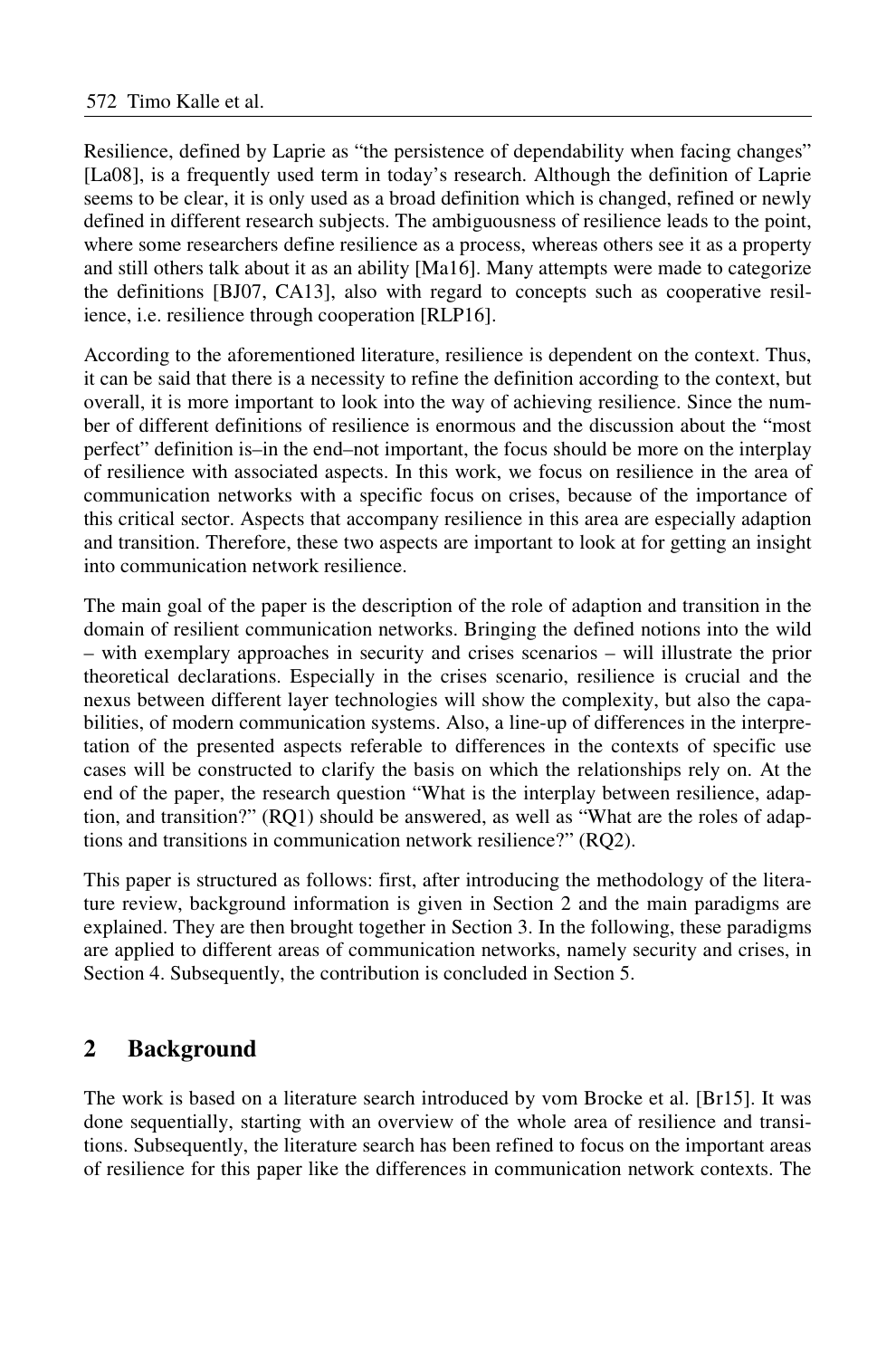refinement process was done again when new insights revealed that further research was needed. The sources are mostly conference papers and journals extracted from bibliographic databases (ResearchGate, IEEE Xplore, ACM Digital Libraries, arXiv).

Search terms which were used are "self-x" (particularly in combination with "ICT"), "network" plus "resilience", also enhanced with the terms "transitions" and "adaption." While the first search for "self-x" resulted in many findings outside of the communication network context, the combination with "ICT" brought us in a fruitful direction for our topic. After the first retrieval of literature, the search keyword "transition" was used at the KOM publication website [Te18] for specific application literature. In addition, expert recommendations were used to build a good understanding of the basics in this area. Andreas Mauthe, professor and head of the research group for IT and Data Security at University of Koblenz, was consulted. His research was part of the ANA (Autonomic Network Architectures) project [CO09] and he is currently part of the Collaborative Research Centre 1053 MAKI (Multi-Mechanisms Adaptation for the Future Internet) [MA13]. The first project aimed for a novel network architecture that allows dynamic adaption and re-organization according to the working, economic and social needs of users. The latter project creates innovative approaches in communication systems that optimize the individual attributes of current network and application mechanisms to achieve flexible and robust systems. Since Andreas Mauthe was and still is a prolific project leader, he is an expert for this topic. He gave an introduction to their project's fundamental research on communication network resilience and self-x attributes, which helped to get the needed background information.

The coverage of the research is seminal because of the tremendous amount of research in these areas, but with an attempt to be representative in the specific core topics. All searching techniques (keyword, backward and forward search) were used dependent on the examined research area. In the beginning, keyword search gave a broad overview and a lot of literature to work with. The refinement process was done especially with backward search and forward search to get more details about literature content and dependencies as well as to compare different approaches. In the end, 27 sources were considered as interesting and relevant. Seven of them were expert recommendations.

### **2.1 Resilience**

Resilience is either broadly defined as "the capacity to recover quickly from difficulties; toughness" [St15] or defined especially for application-specific scenarios in ecological sciences, social sciences, physical domains and more. This leads to a huge number of definitions and a vague understanding of what exactly is meant when the term is used. Brand et al. [BJ07] classified the resilience definitions in three coarse-grained and subject-independent categories. The first class defines resilience in a descriptive concept, the clearest definitions are given now. Resilient systems have to have (1) the capacity to absorb disturbances, (2) the ability of self-organization and (3) the possibility of learning and adaption. Resilience is "a measure of the persistence of systems and of their ability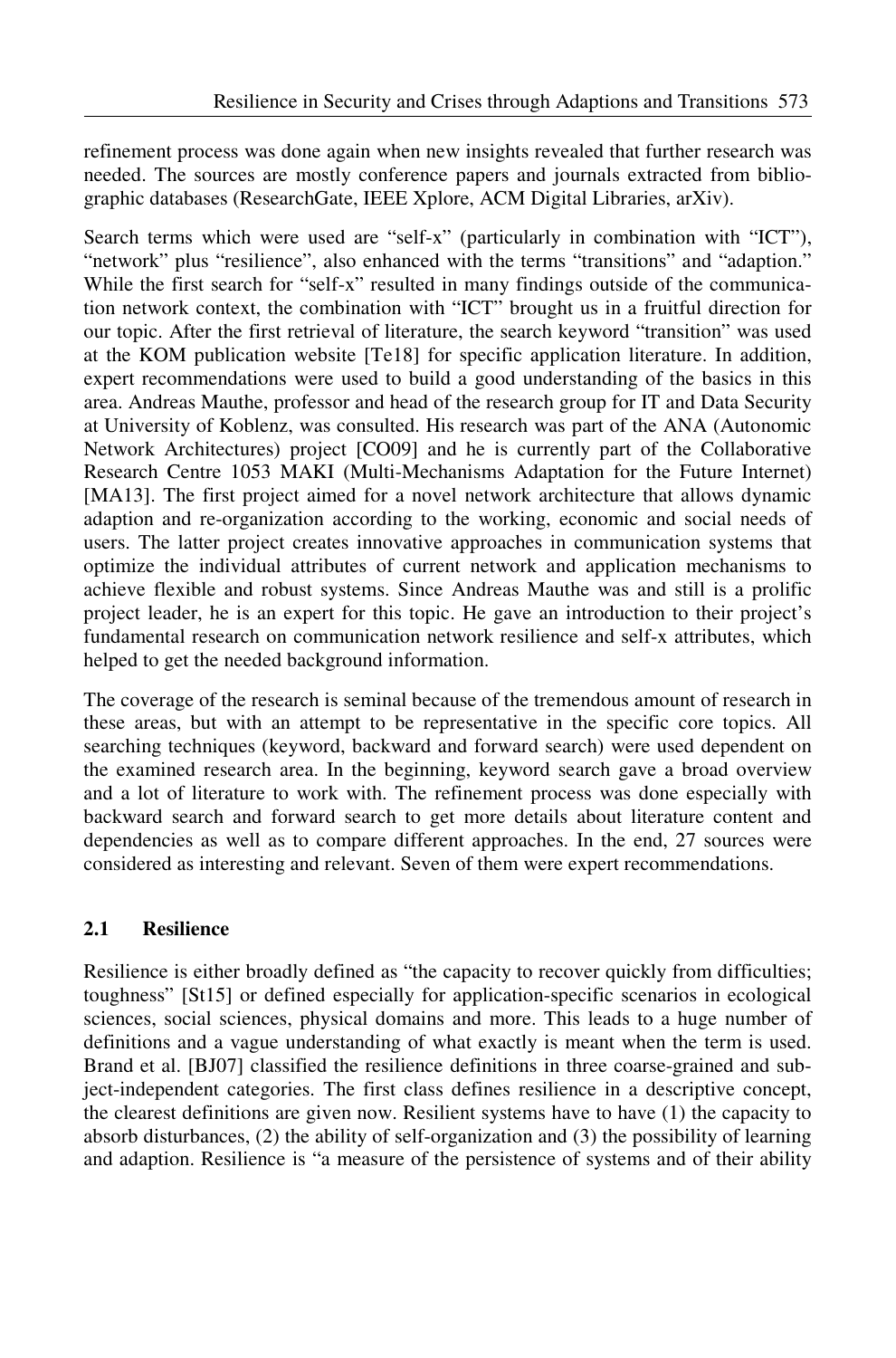to absorb change and disturbance and still maintain the same relationships between (...) variables" or "the transition probability between states as a function of the consumption and production activities of decision-makers". In the second class, resilience is defined as a normative concept. Resilience is the "flexibility over the long term" or the "maintenance of natural capital in the long run". The third class is a hybrid concept of both previous classes with definitions like "the capacity of a (...) system to absorb recurrent disturbances (...) so as to retain essential structures, processed and feedbacks".

The CARRI report [CA13] gathered many resilience definitions and understandings. An old but still viable definition is from Holling [Ho73]: "The persistence of relationships within a system; a measure of the ability of systems to absorb changes of state variables, driving variables, and parameters, and still persist." Klein et al. [KNT03] defined resilience as "the ability of a system that has undergone stress to recover and return to its original state; more precisely (i) the amount of disturbance a system can absorb and still remain within the same state or domain of attraction and (ii) the degree to which the system is capable of self-organization." Here, we can clearly identify a similarity to the first definition in the descriptive class of Brand given above, but without the learning possibility. The CARRI report also gives the definition of the Resilience Alliance from 2009: "The capacity of a system to tolerate disturbance without collapsing into a qualitatively different state that is controlled by a different set of processes," which focused clearly on the quality outcome of a system. Lastly, Butler [BML06] sees resilience as "good adaption under extenuating circumstances; a recovery trajectory that returns to baseline functioning following a challenge."

Further approaches aim to measure resilience. A general principle in quantifying resilience is the 3-D Resilience Framework [Bé12], where resilience is the result of three capacities and each capacity leads to a different outcome. The absorptive coping capacity has small transaction costs and low intensity of change. The outcome of this capacity is the persistence. The counterpart is the transformative capacity, where the intensity of change is high as well as the transaction costs. The outcomes are transformational responses. Between these capacities is the adaptive capacity with flexibility in change/costs and incremental adjustment as the outcome. Although the approaches of quantifying resilience are unusable in real world contexts, it is interesting that they already differentiate between "adaptive" and "transformative".

In addition, it is important to mention that resilience involves uncertainty. Similar to business research, we divide uncertainty in two separate types [Kn64]. On the one hand, we have the uncertainty risk, when probabilities for results are known or if they can be named or framed. On the other hand, we have (genuine) uncertainty, when there is no a priori knowledge about results. This differentiation is important when resilience in systems is evaluated as both types are diverse in terms of complexity.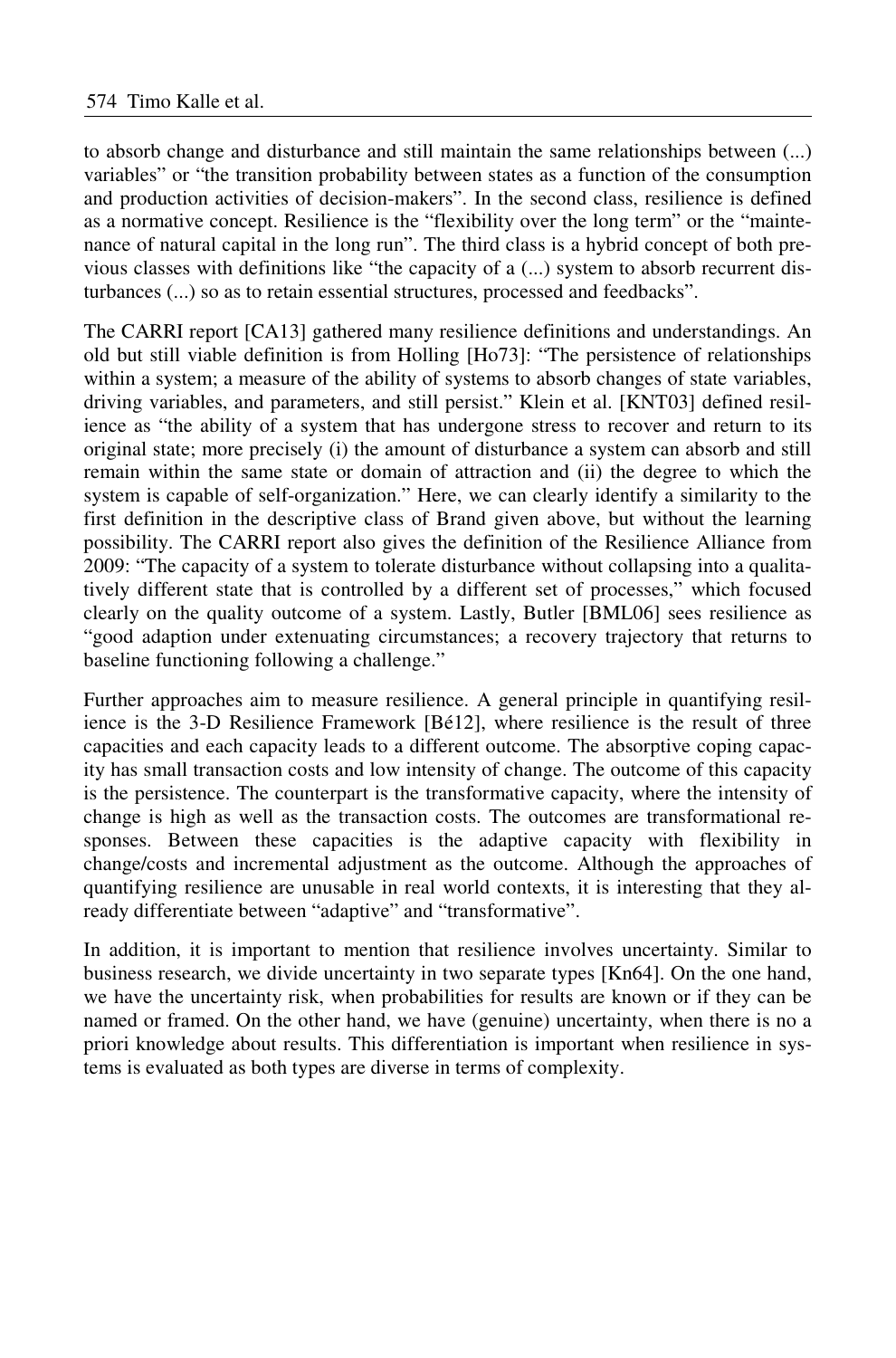### **2.2 Communication Networks**

Communication networks evolved into one of today's most important factors in daily life. Many different networks exist, like the well-known telephone network with its typical unicast connection or the Pan-European Network Service, a special network for Air Navigation Service Providers. Other widely used networks are radio networks, usually used for broadcast services or two-way communication over handheld transceivers and television networks, which evolved from the audio-only transmissions of the radio and made video broadcasting possible. The uncontested most important communication network is the Internet. Started as a military network, the ARPANET (Advanced Research Projects Agency Network), it is now a global interconnection between billions of computers, servers and devices, roughly grouped in sub-networks.

In Cisco's White Paper "The Zettabyte Era" [Ci17], the importance of coping with the future Internet is displayed with numbers. The number of devices and connections are growing faster than both the population  $(1.1\%)$  and Internet users (7%) with 10% compound annual growth rate. While the number of devices was already above 16 billion in 2016, they broke through the 20 billion margin in 2018 and will most likely reach 26+ billion in 2021. In Western Europe, the average number of devices and connections per capita was at 5.3 and in North America even at 7.7 in 2016, which shows that the modern society progression goes hand in hand with networked devices. In [Al19], it is stated that in the future Internet – where the exchange of data is subject to the dense connectivity dynamics and nowadays high-quality requirements – transitions are crucial to cope with the challenges which arise today or will arise in the future.

Another important point is to distinguish the meanings of transition and adaption. Usually, they are used in an ill-defined way to describe quite similar circumstances. We differentiate them now precisely for the purpose of this research. A look into the Oxford dictionary [St15] gives us the on-point definition for a transition: "The process or a period of changing from one state or condition to another." This can be directly used for the communication network as "the process of changing from one system state or system mechanism to another system state or mechanism," while the system in our case is the overall communication system. Therefore, a state change would include scenarios like a change from one network stack protocol to another one (e.g. from TCP to UDP) or the change of the physical layer link which a device is using (e.g. from LTE to Wi-Fi) [Ri17]. In [Fr16], the concept of transitions is defined as "the functional replacement of a mechanism by a functionally similar or equivalent other mechanism in a running communication system without causing an error." In addition, it is apparent that various mechanisms perform differently under varying environment characteristics, showing that the context is of utmost importance in today's dynamic communication networks.

A general visualization for transitions is given in Fig. 1. We consider different mechanisms (1-3), which can achieve a specific communication quality (y-axis) in different environment conditions (x-axis). A system that uses transitions can switch between these mechanisms to sustain a high and steady quality in dynamic environments (red line). A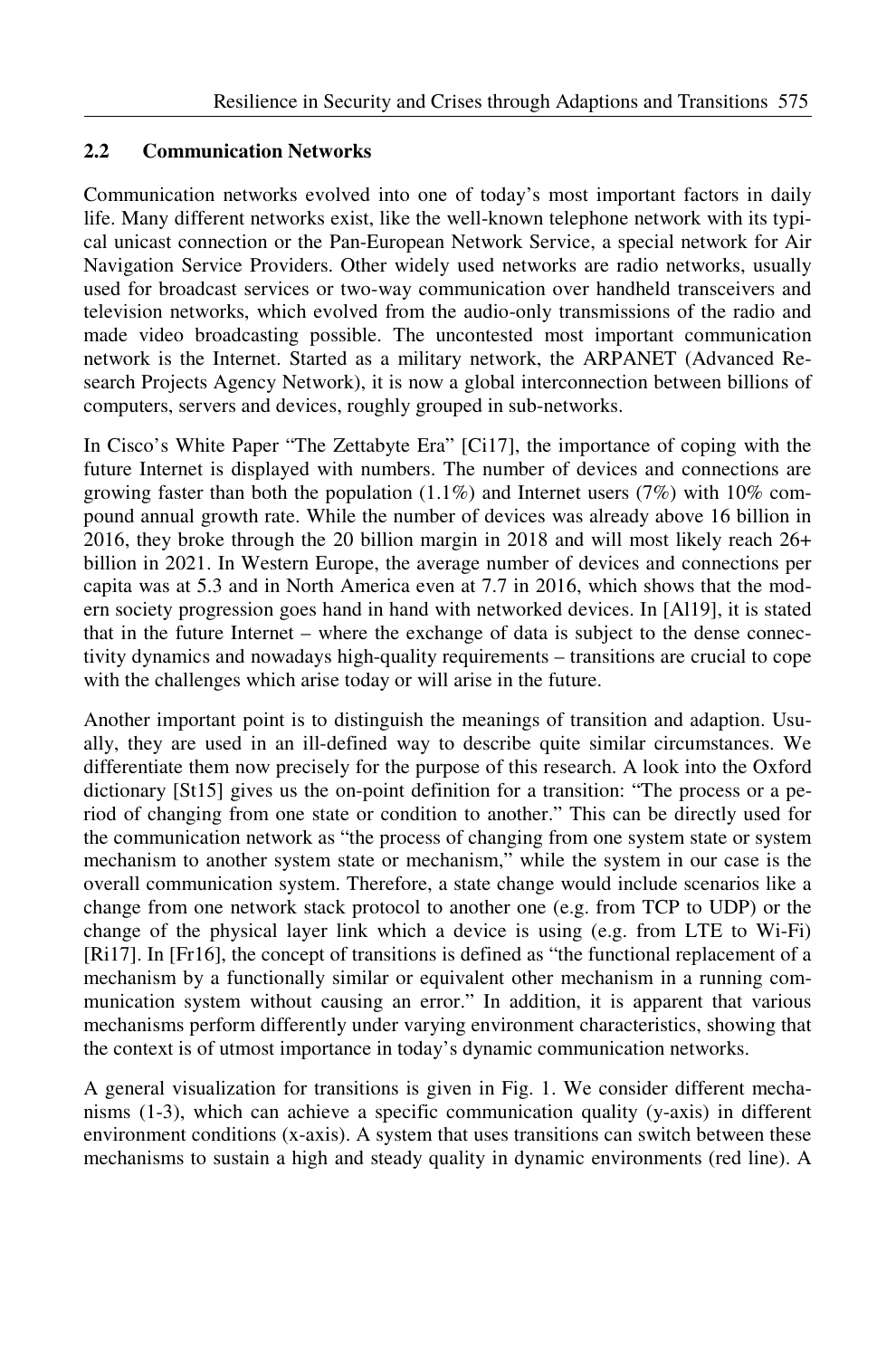"single mechanism system" would suffer under a dynamic environment because the mechanism can only achieve a good quality in the environment it is built for (black solid/dashed/dotted line).



Fig. 1: Transitions between three different mechanisms and the improved quality, from [MA13]

Adaption, by definition "the action or process of adapting or being adapted," needs a closer look too. We can refine the definition by looking up the definition of adapt ("Make (something) suitable for a new use or purpose; modify") or using a subjectspecific definition e.g. the biological definition: "The process of change by which an organism or species becomes better suited to its environment" [St15]. By replacing organism or species with system or technology, we obtain a computer scientific approach. It is important that the adaption logic, as well as transitions in communication systems, has a feedback control loop to sense the environment and react to context changes. A well-defined approach for this control loop is the MAPE principle with the phases of monitoring the environment and the inner system state, analyzing the sensed data, planning the next step the system will take, and executing the planned action [Br09]. Understanding the adaptation logic in communication systems becomes more important. Tools for self-adaptive communication systems, which visualize the system's adaptation behaviour, were built recently to encounter the complexity [Pf19].

Overall, we have to differentiate clearly between adaption and transition. Both are triggered by special circumstances or environmental changes, but while transitions need the coexistence of different technologies so that there can be a changeover from one mechanism to another mechanism, an adaption is a finer-grained adjustment inside a mechanism itself. Thus, an adaption is a "small step" inside a mechanism (e.g. a parameter adjustment inside of an algorithm) and in a transition, there is the complete mechanism changed which is, therefore, a coarse-grained adjustment (e.g. the replacement of the currently used algorithm by an alternative one).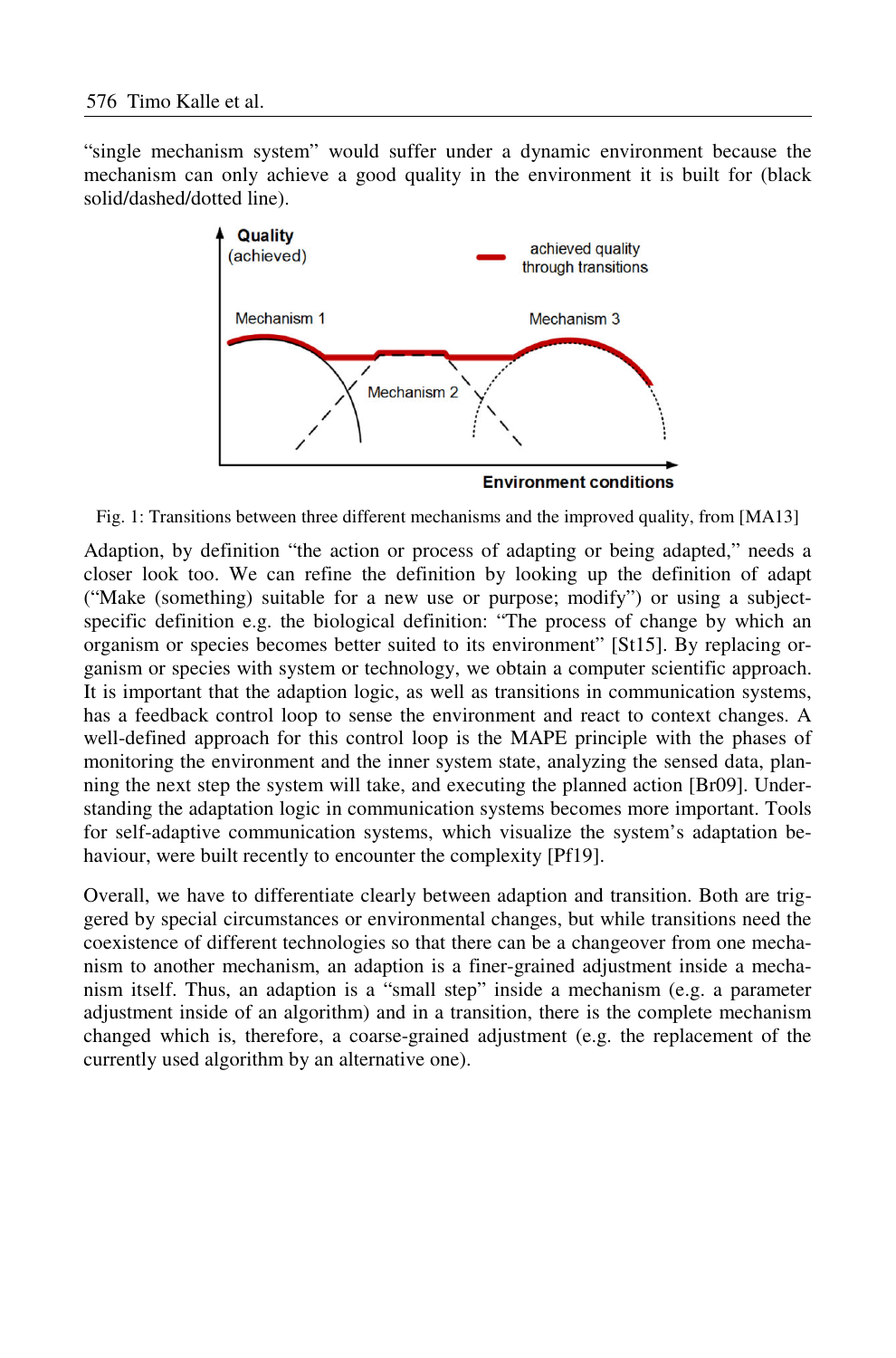## **3 Communication Networks Resilience**

Communication networks have specific characteristics which have to be kept in mind when making them resilient. What are the properties a resilient communication system should have? Laprie's approach [La08] fits well in this area. It is said that resilience can be achieved by looking into four dimensions of a system.

- 1. Evolvability is needed to successfully accommodate to changes. The system has to be dynamic to be able to react to environmental changes as well as changes within the system itself. Adaptivity, e.g. as the capability of evolving while executing, is represented to be an important a sub-property of evolvability. In communication networks, this would be for example the pervasive change of used underlying physical network communication without an interruption of the overall network.
- 2. Assessability is necessary for justified confidence in the system. The system status should be perceptible for people and a certain amount of transparency is needed for an understanding of the system's decisions. Also, keeping track of the system behaviour brings confidence because then there is always the possibility of analyzing the past actions of a system in detail. In the context of communication networks, this means that the current (and previous) connection states, as well as the used communication technologies, are exposed to the user.
- 3. Usability is also important as it is a key factor in every technology where interaction appears. Communication networks have an indirectly important need for usability as it is an extraordinary important concept for every application, device and other component in this context.
- 4. Diversity prevents problems with single point of failure. By nature, most communication networks are highly heterogeneous because there is always a very high number of different components and devices in use. Still, this property should be kept in mind explicitly when communication networks are built or investigated.

Another approach for system properties uses the "self-x attributes" [Ma13]. A perfect communication network relying on self-x would be self-organizing, self-managing, selfoptimizing, self-monitoring, self-healing and have self-protection. Yet it has to be kept in mind that "self-x" can have a different meaning in other contexts.

- Self-organizing means that nodes within the network organize themselves to form a community with dynamic role assignment to nodes and joint decision making.
- Self-managing systems have nodes that manage their behaviour according to context and rules. This implies that the system is able to self-configure so that manual configuration is not needed.
- Self-optimizing intends that the network adapts the node behaviour to regular network conditions. This leads to a global optimization via joint decision making.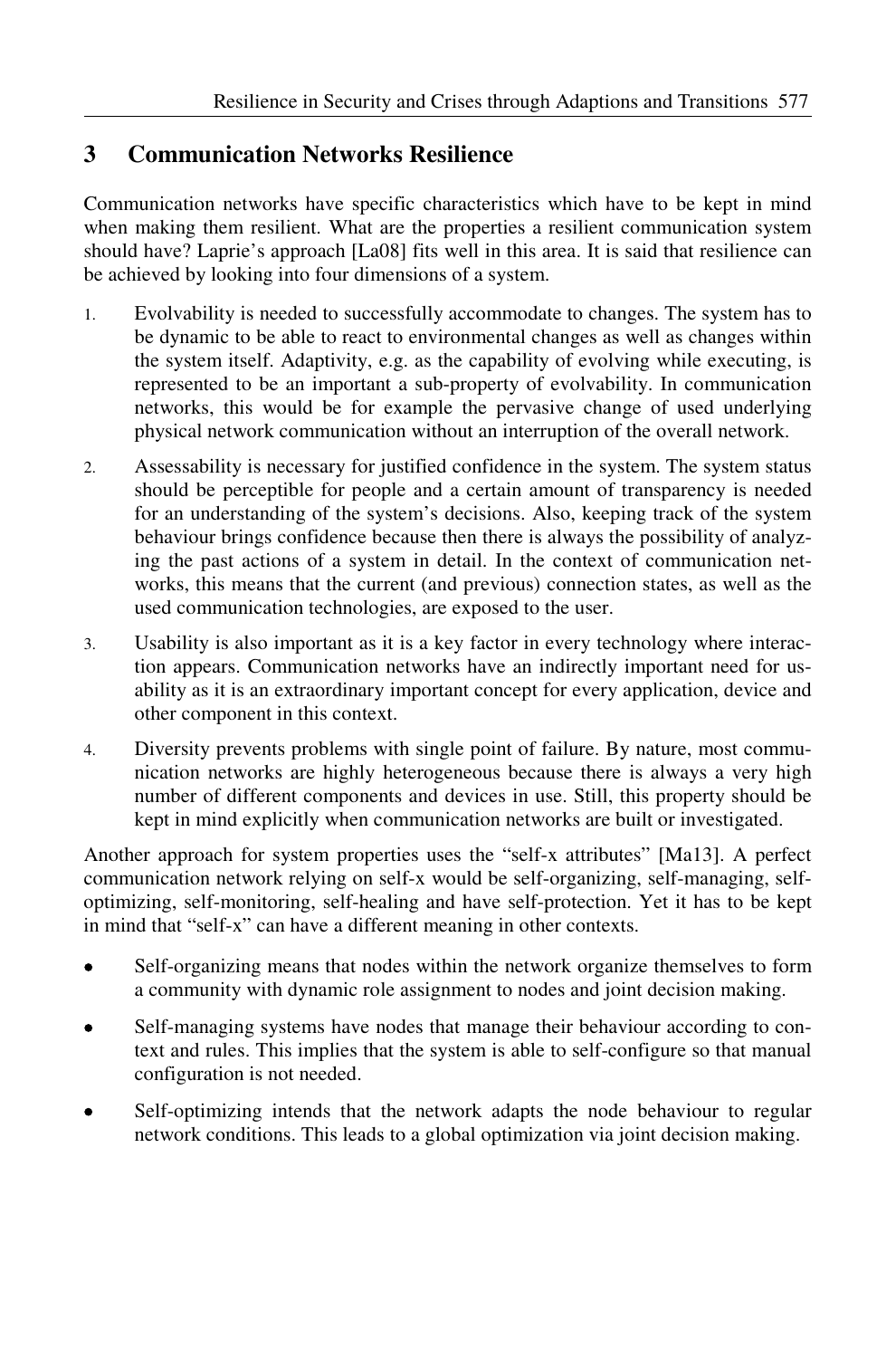- Self-monitoring systems have nodes which monitor their own state. Through the observation of neighbour node behaviour, the overall system achieves network state awareness. These systems have to have the ability of information sensing and processing for this property.
- Self-healing is the ability to recover from node failures through network reorganization. After a fail, nodes can recover through re-configuration.
- Self-protection puts the focus on security. The system should be able to protect itself against attacks and malicious behaviour.

There are relations between the properties of Laprie/the self-x attributes and the paradigms of adaptions and transitions. The most obvious one is that evolvability is only possible when the communication network is adaptive. Although adaptivity is declared a sub-property of evolvability, it is also mentionable that it is the most important property. In the scope of Laprie, transitions would be also a part of the adaptivity property. For assessability, the relation is not as obvious as before. Here, the adaptions would be needed to change the insights of the system, e.g. by changing the data that is represented. A system with this capability can be analyzed in an easier way, leading to the understanding of the system's actions and overall confidence. Usability comes hand in hand with adaptions, too. As with adaptions, there is the possibility to adjust the system or its components to the user's needs, it is more likely that system usability is given. Transitions are the key factor to work with diversity. Whenever the system is able to change single mechanisms within itself or if the system supports many kinds of heterogeneous devices by design, the system gains diversity. The self-x attributes are related to transitions and adaptions in a more straightforward way: As every attribute is relying on the factor that the system itself – without any manual or external actions – decides on what to do and when to do, it has to cope with the complete environment as well as with its inner state. As already known, both of these aspects are highly variable and dynamic and thus they have to utilize adaptions and especially transitions.

In sum, achieving these properties is most likely possible, or only possible, through adaptions and transitions. Also, there are many different concepts, technologies and designs for future communication networks. At a first glance, it seems to make it easier for achieving resilience when there are so many approaches. In the end, it makes the problem more complex since the decision space for the system grows as well. In general, different fields of operation for communication networks have to be investigated to understand dissimilarities in their way of gaining resilience.

### **4 Use Cases in Communication Networks**

In the following subsections, we apply the above-explained paradigms onto the use case scenarios of resilience in security and crises.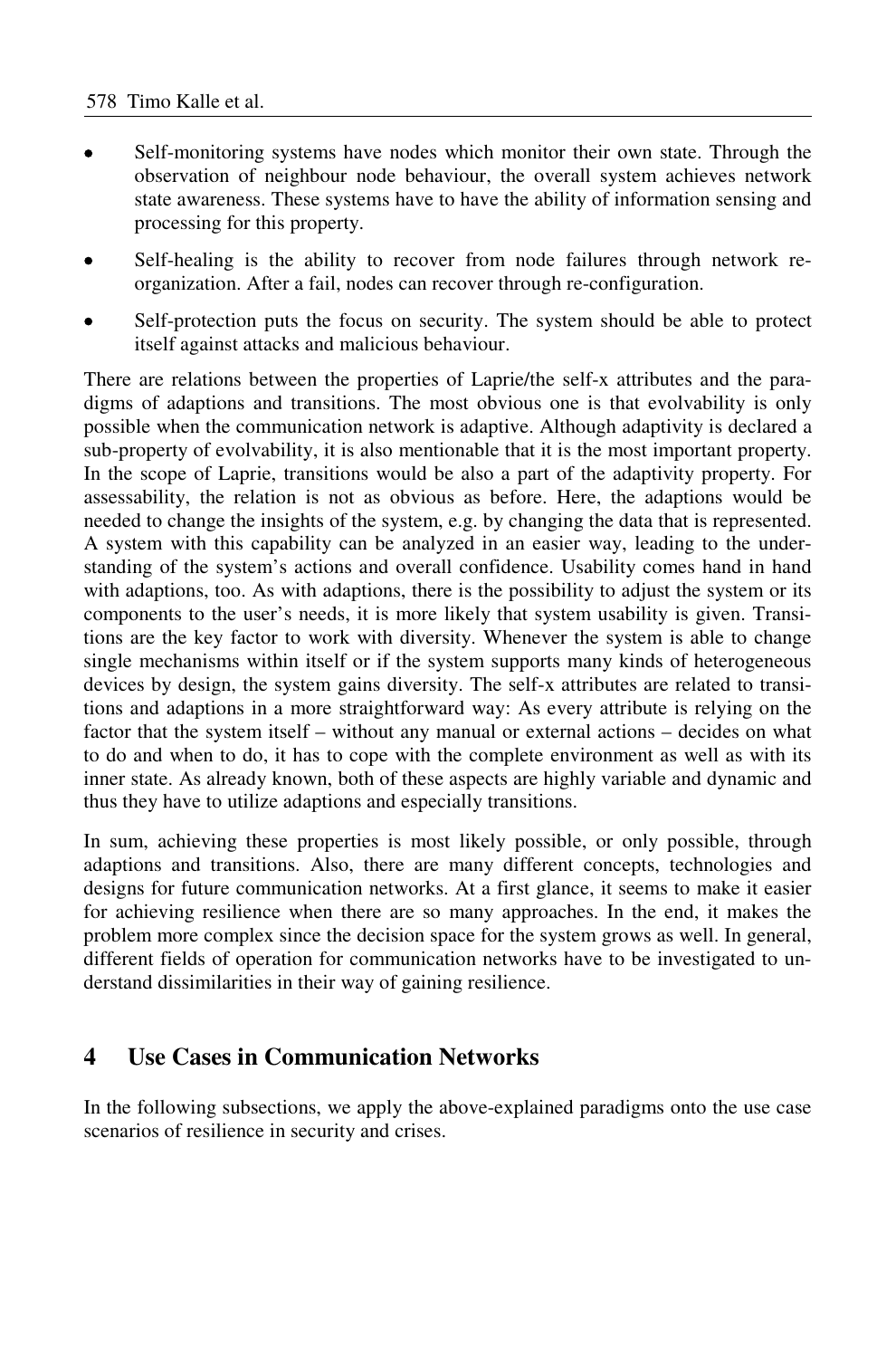#### **4.1 Resilience in Security**

Resilience from the security point of view requires a range of resilience mechanisms, as expert recommendations from the ANA Project explains. These are usually built for specific parts of a system, placed across various layers of the protocol stack and used for different administrative domains. Since the networking infrastructures are usually heterogeneous, different mechanisms are needed for different devices. Therefore, many smaller resilience mechanisms are needed to gain overall resilience. These can be partitioned into two categories: detection and remediation mechanisms. While the job of the detection mechanism is the identification and categorization of a monitored system or environment behaviour, the remediation mechanism implements functions for the mitigation of threats, attacks and failures. During run-time, a system should be able to learn from past scenarios by discerning reusable patterns for resilience [Sc14]. Such a system should be able to learn in an offline simulation, where known resilience strategies to combat specific types of challenges are inserted. In addition, evaluation of, e.g. policybased, configurations of mechanisms would lead to transparency, which is needed because security or resilience technologies should not be used as a black box. The output of the simulation should be generalized successful solutions, called resilience patterns. These patterns specify possible policy-driven configurations between a set of abstract mechanisms types and their behaviour. At last, the challenge analysis takes place. It is the online part of the system to cope with uncertainty in new situations. Online monitoring is used to gather and store information about the current state of the network. Appropriate patterns are selected and deployed when challenges are observed during the runtime of the system. Overall, there is a permanent feedback control loop in the system and combinations of different resilience mechanisms and policies are brought together to strengthen overall system resilience out of many partly resilient mechanisms.



Fig. 2: Example DDoS use case for resilience in communication network security

In [Sc14], network resilience is formed by using reusable management patterns. The difficulty lies in decision-making with the correct interpretation of the situation. The system has to be adaptive as every attack is unique and changes between different reaction mechanisms have to be made. An example with a DDoS attack is shown in Fig. 2. The attack starts (1) and after 10 seconds, the entire link is limited to a certain rate to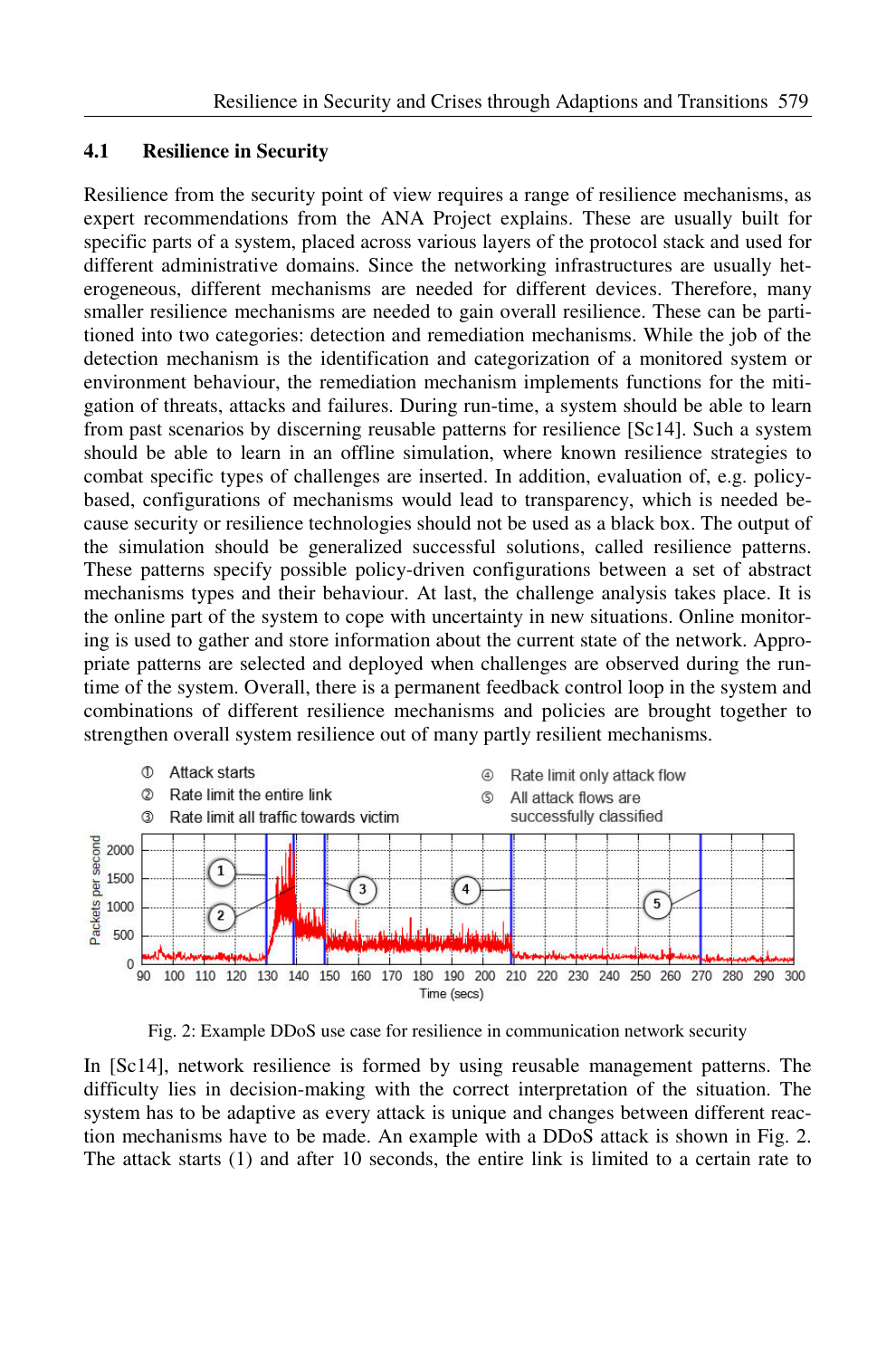prevent a service shutdown (2). Then, the victim is identified and only the link towards the victim is limited. Other links are released (3). It takes some time until the attack flow is identified and limited  $(4)$  and after  $\sim$ 140 seconds, all attack flows are classified and can be handled (5). While it seems to be a long time from the start of the attack until it is defended (over 2 minutes), it takes less than 20 seconds until most traffic in the network is working without service disruptions and the disturbance is mitigated to a minimum.

Overall, resilience in the area of security is difficult to achieve and should be paid attention to in the future. Nowadays, through developments like the Internet of Things (IoT) and smart cities, there is an exponential increase of potential attack points and points of failure [KD19]. These problems could be tackled by best-effort approaches like the Swiss cheese model, where many security layers are used to create a secure environment, but "overlaying" flaws in each layer can lead to possible security breaches. Thus, security-by-design and resilience-by-design principles should be used.

### **4.2 Resilience in Crises**

In crises, resilience is seen as the ability to withstand exposed dangers, to absorb them and to recover from the effects on time and in an efficient manner. This happens through the preservation and restoration of the essential basic structures and functions of the respective system. Even if actors in damage situations like to return to a previous state, especially in the context of disasters, sometimes it is not possible to build up the previously used infrastructure again [Re18]. In communication networks, new ways have to be found to communicate over short to long distances. However, because communication networks are always available in modern countries, a breakdown can have a huge negative impact with unforeseen cascading effects.

A responsive emergency communication network architecture [Li17] shows the different leverage points for transitions and adaptions in these crisis scenarios, when the currently used communication networks collapsed and thus are not available for communication. New ways for communication have to be found for generating short-term resilience. While fast to build basis networks for organization to organization (O2O) and organization to civilian (O2C) communication exist for a while now, new approaches rely civilian to civilian (C2C) and civilian to organization (C2O) communication due to the rise of smartphone and social media – despite sometimes chaotic – use during crises [Ka19]. These different communication scenarios require transitions between different approaches as civilians and organizations' staff have different knowledge about important factors in disasters. Examples of different C2C/C2O approaches are Twimight which enables Bluetooth communication for Twitter users and SOS-Cast which broadcasts an SOS message to the nearest device to reach an organizational person (via hop-by-hop communication). Other approaches like Several Mesh build up a new delay-tolerant network based on mobile ad-hoc networks. After and during disasters, civilians require different services such as "I am alive"-notifications and its counterpart "person-finder,"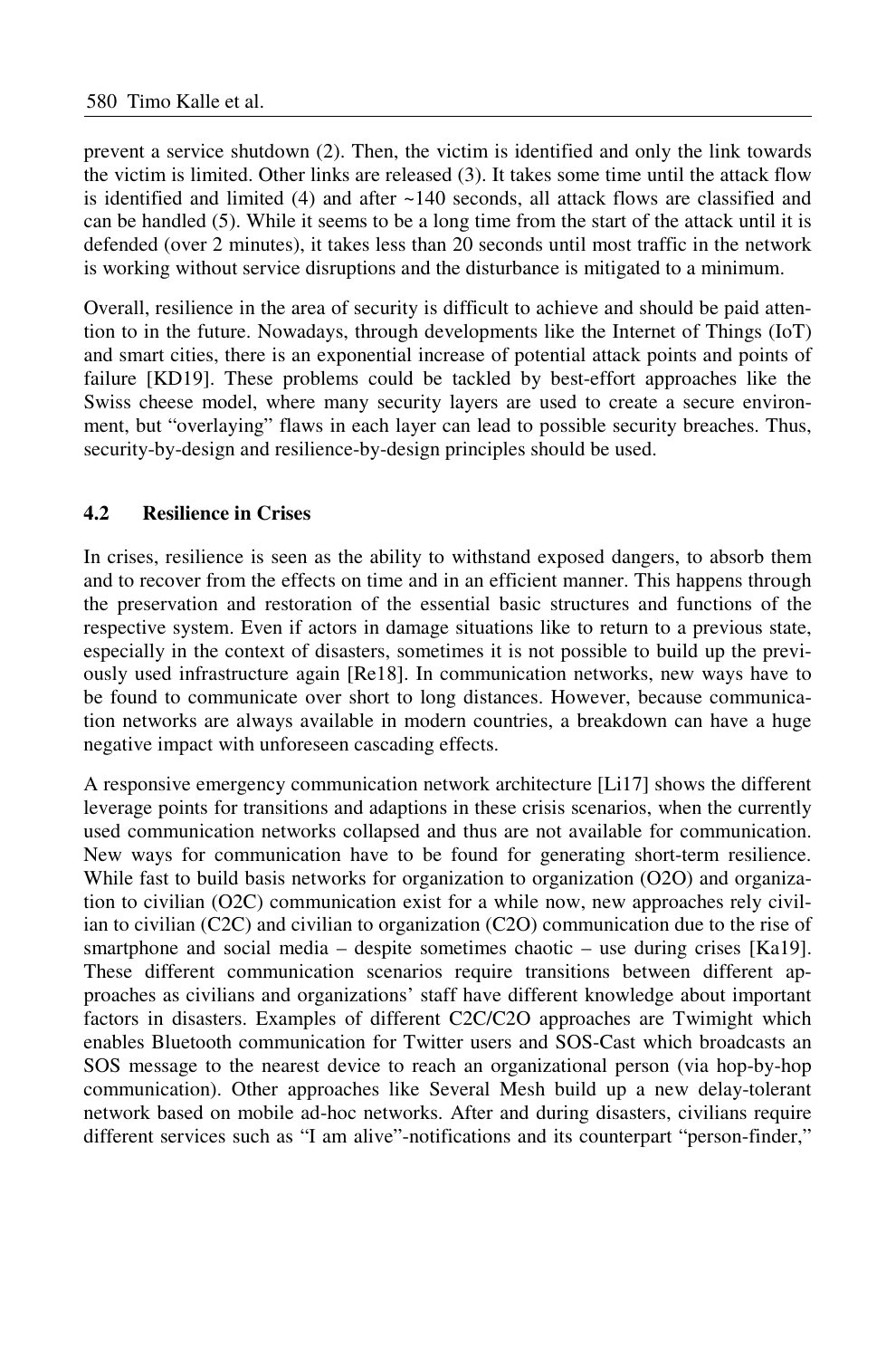SOS-emergency messages, situation assessment, information/news services, tasking services for self-organizing groups of civilians and lastly, messaging services.

These services require different forms of dissemination. Thus, transitions between unicast, broadcast, multicast, geocast or anycast communication are inevitable. Further, the whole communication protocol should be changeable because different protocols provide different network service qualities, e.g. best effort or reliable communication, connectionless or end-to-end, with error detection or without and many more. On the physical layer, the transmission technology should be also transitional simply because some technologies could be unusable. While today the physical layer technologies are already adaptive to small changes in the environment, they can still crash and transitions to an equivalent transmission technology would be needed (e.g. from Wi-Fi-Direct to Bluetooth or radio waves). An emerging technology, which is particularly deployed in Smart Cities nowadays, is the Long Range Wide Area Network (LoRaWAN) [RKS17]. This technology does not substitute but complements the cellular networks used today. While this seems to be a redundant technology at first, it is used to get a better-suited network for the IoT paradigm on the one hand, and to have an alternative network when the cellular network does not work. Also, it has a higher physical penetration, e.g. to get connections in underground infrastructures like basements. Hence, it enables another distribution channel for emergency messages from or to public authorities.

When – on application layer – going deeper into the messaging service, new problems arise, like the prioritization of messages. During the resilience process in a post-disaster scenario, the prioritization will change simply because the needs change. To provide an example: While at first after an earthquake, messages of lost or wounded people have to be prioritized, logistical resource information messages will become more important after some time. Services need to be adaptable to these context changes. Also, these prioritization approaches improve the agility of communication systems and lead to more efficient behaviour. In crises scenarios, transitions between different mechanisms are even more important due to the hard context changes which appear in every possible layer of communication networks. Nevertheless, adaptions are also needed to ensure the stability of the different mechanisms within lasting – but unstable – context states.

# **5 Conclusion**

Resilience is important and especially in critical infrastructures like communication networks, it is a crucial characteristic. For gaining resilience, the concepts of adaptions and transitions should be used and the differences between them should be known. RQ1 ("What is the interplay between resilience, adaption, and transition?") can be answered with Fig. 3, showing the relationships between resilience, adaptions, and transitions. Resilience needs either transitions or adaptions (or both), depending on changes in context. For small changes, adaptivity is needed (e.g. algorithm parametrization). For substantial changes, transitions are the right concept (e.g. algorithm replacement). If small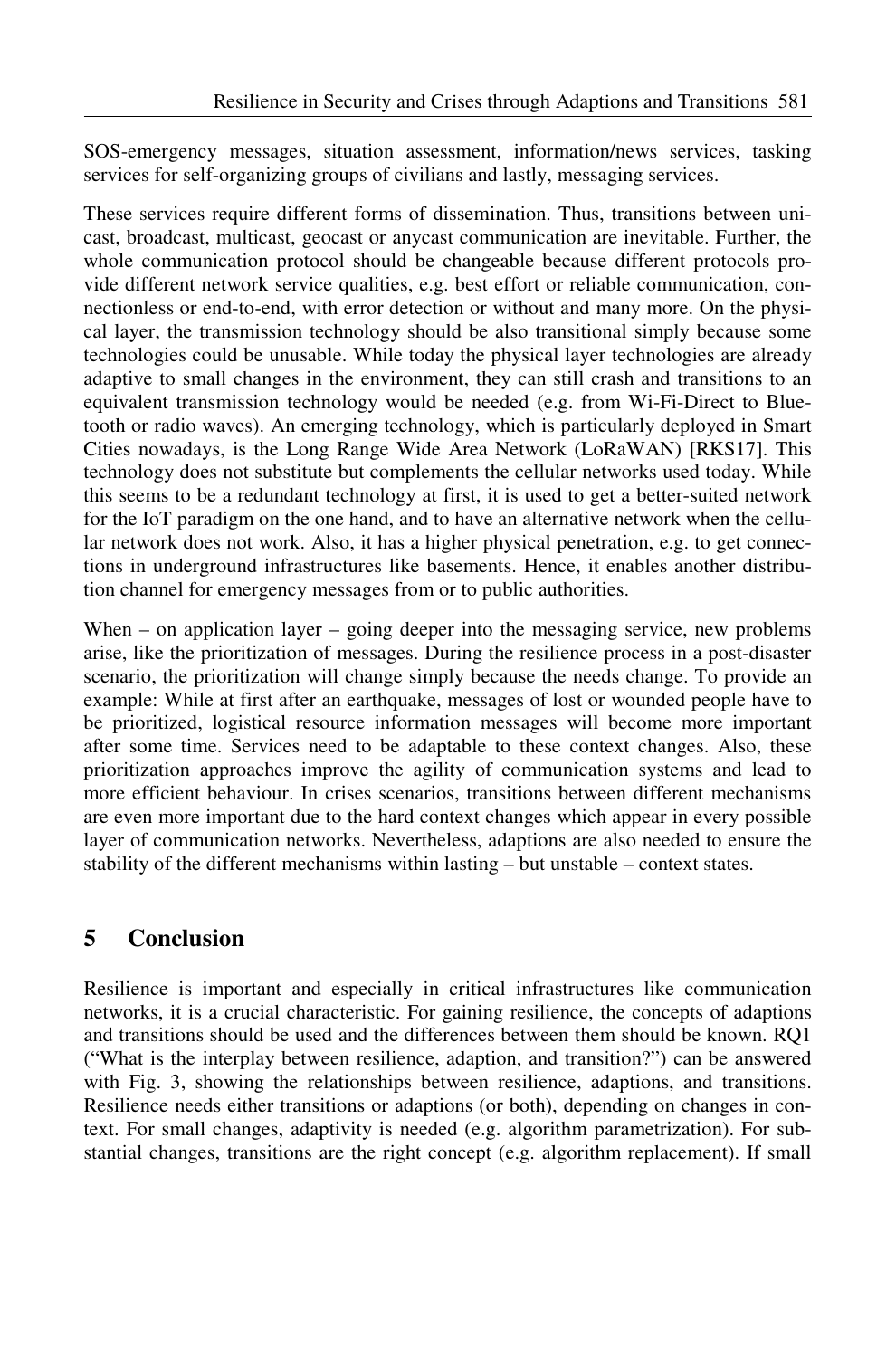and substantial changes are observed, both concepts are needed, but then they need coordination between each other.



Fig. 3: The final relationship representation of the concepts described in this paper

With regard to RQ2 ("What are the roles of adaptions and transitions in communication network resilience?"), there is no generic answer simply because the roles are highly dependent on the context. They vary in their applicability in different use case scenarios as well as the depth of the network layer in which they are used. Overall, both concepts are required but they have to be coordinated because they are not independent. While these circumstances are usually known, we add another important and newer condition: Transitions have to be resilient themselves. This is important, because only when every used transition is itself resilient, the system is always and provably in a desired and secure state. Finally, the roles of adaptions and transitions for communication network resilience are very important, but their composition has to be formed dependent on the context. A detailed analysis of the use case scenarios, threats and hazards is crucial. Then, it will be clear if the system should be more transition-based or very adaptive.

This paper is subject to limitations and offers potential for future research: To draw an in-depth picture on resilience in communication networks, definitions and standards by organisations such as NIST, ISO and OASIS have to be examined in detail. Since recommendations were proposed by a single expert, multi-perspective workshops should be conducted to meet the interdisciplinary character of resilience and add empirical evidence. Based on more elaborate foundations, research has to provide implementation paths for crisis informatics [RK18] and in security-critical domains [Re18].

Acknowledgements: This work has been funded by the DFG as part of projects X3 and C3 within the CRC 1053 MAKI.

# **Bibliography**

- [Al19] Alt, B. et al.: Transitions: A Protocol-Independent View of the Future Internet. In: *Proceedings of the IEEE* vol. 107 (2019), Nr. 4, pp. 835–846
- [Br09] Brun, Y. et al.: Engineering Self-Adaptive Systems through Feedback Loops. In: *Self-Adaptive Systems*, 2009, pp. 48–70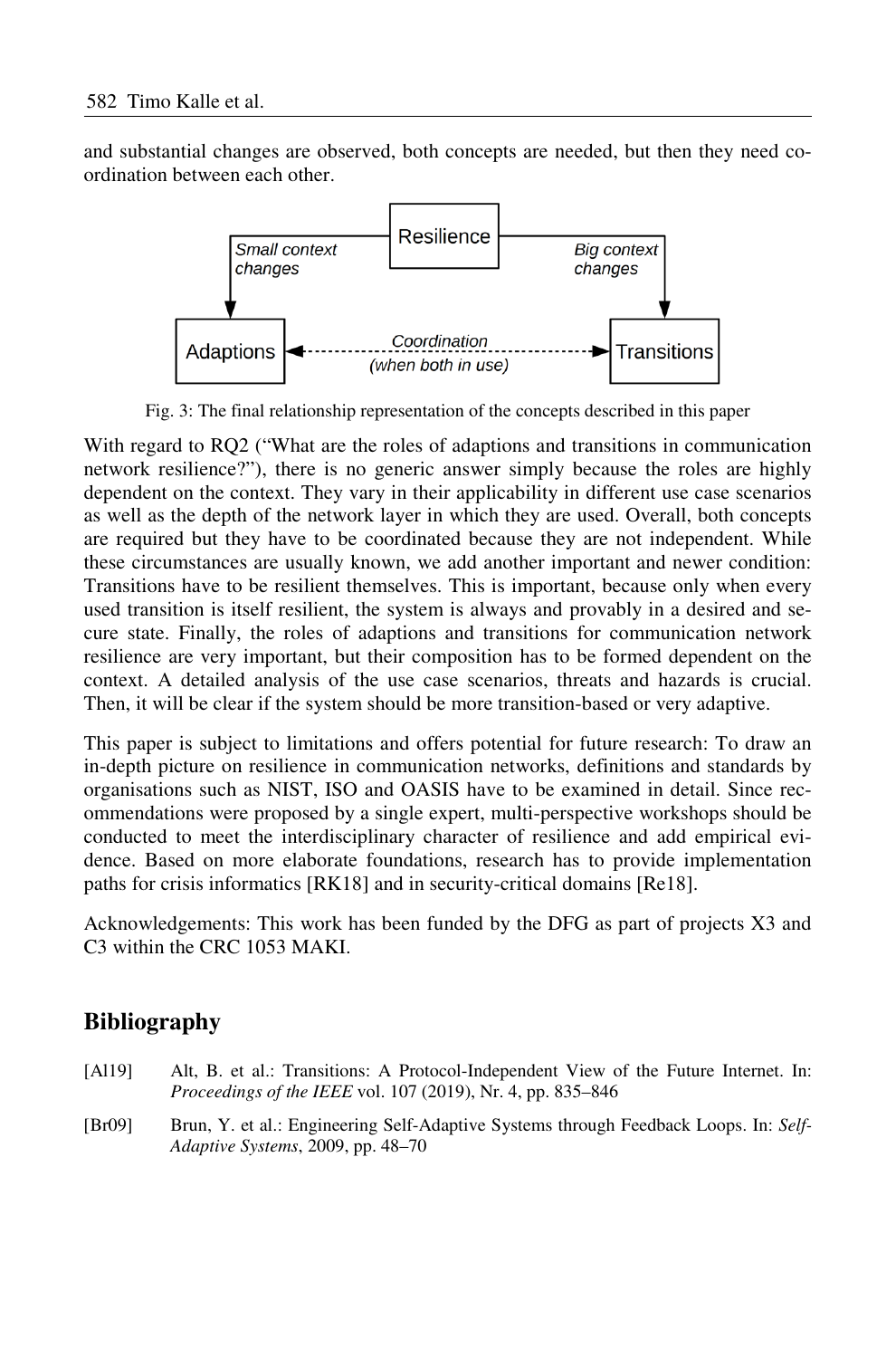- [BJ07] Brand, F.S.; Jax, K.: Resilience as a Descriptive Concept and a Boundary Object. In: *Ecology and Society* vol. 12 (2007), Nr. 1
- [Br15] Brocke, J. et al.: Standing on the Shoulders of Giants: Challenges and Recommendations of Literature Search in Information Systems Research. In: *Communications of the Association for Information Systems* vol. 37 (2015), pp. 205– 224
- [BML06] Butler, L.D.; Morland, L.A.; Leskin, G.A.: Psychological Resilience in the Face of Terrorism. In: *Psychology of Terrorism* : Oxford University Press, 2006, pp. 400–417
- [Bu09] Bundesministerium des Inneren: *Nationale Strategie zum Schutz Kritischer Infrastrukturen (KRITIS-Strategie)*. Berlin, 2009
- [Bu18] Bundesamt für Bevölkerungsschutz und Katastrophenhilfe: *Critical Infrastructures divided by sectors and subsectors*. https://www.bbk.bund.de/DE/AufgabenundAusstattung/KritischeInfrastrukturen/kritisc heinfrastrukturen\_node.html. Retrieved: 2019-06-12
- [Bé12] Béné, C. et al.: Resilience: New Utopia or New Tyranny? Reflection about the Potentials and Limits of the Concept of Resilience in Relation to Vulnerability Reduction Programmes. In: *IDS Working Papers* vol. 2012 (2012), Nr. 405, pp. 1–61
- [CA13] CARRI: *Definitions of Community Resilience: An Analysis*. http://www.resilientus.org/about-us/what-is-community-resilience/. Retrieved: 2019- 06-12
- [Ci17] Cisco: *The Zettabyte Era: Trends and Analysis*. https://www.cisco.com/c/en/us/solutions/service-provider/visual-networking-indexvni/index.html. Retrieved: 2019-06-12
- [CO09] CORDIS: *Autonomic Network Architectures*. https://cordis.europa.eu/project/rcn/80655/factsheet/en. Retrieved: 2019-06-12
- [Fr16] Frömmgen, A. et al.: *Mechanism Transitions: A New Paradigm for a Highly Adaptive Internet*, 2016
- [Ho73] Holling, C.S.: Resilience and Stability of Ecological Systems. In: *Annual Review of Ecology and Systematics* vol. 4 (1973), Nr. 1, pp. 1–23
- [Ka19] Kaufhold, M.-A. et al.: Avoiding chaotic use of social media before, during, and after emergencies: Design and evaluation of citizens' guidelines. In: *Journal of Contingencies and Crisis Management* (2019), pp. 1–16
- [KD19] Kitchin, R.; Dodge, M.: The (In)Security of Smart Cities: Vulnerabilities, Risks, Mitigation, and Prevention. In: *Journal of Urban Technology* vol. 26 (2019), Nr. 2, pp. 47–65
- [KNT03] Klein, R.J.T.; Nicholls, R.J.; Thomalla, F.: Resilience to natural hazards: How useful is this concept? In: *Environmental Hazards* vol. 5 (2003), Nr. 1, pp. 35–45
- [Kn64] Knight, F.: *Risk, Uncertainty and Profit* : Reprints of Economic Classics, 1964
- [Ka18] Kaufhold, M.-A. et al.: 112.social: Design and Evaluation of a Mobile Crisis App for Bidirectional Communication between Emergency Services and Citizens. In: *European*